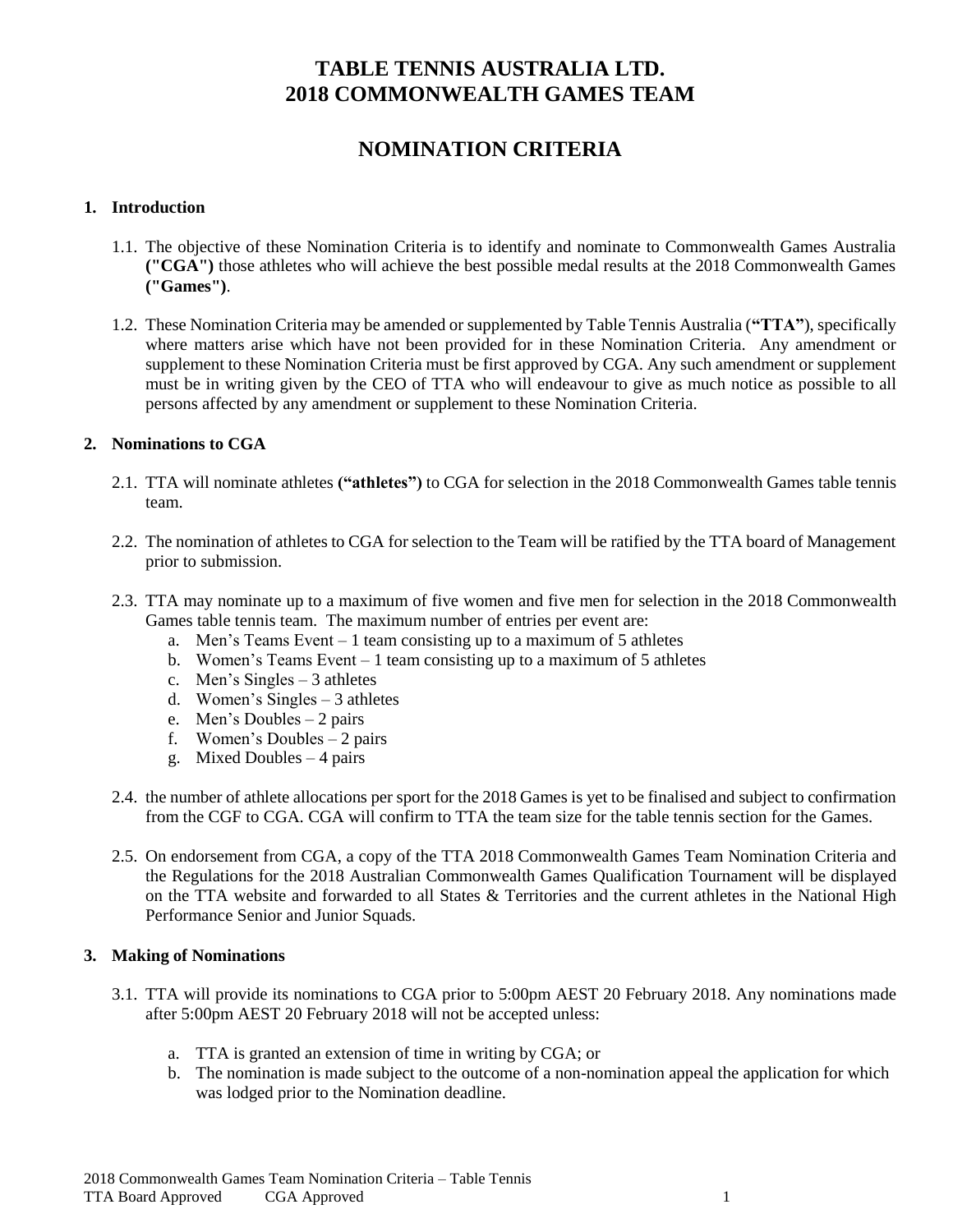#### **4. Nomination of Athletes**

- 4.1. For the purposes of nomination to CGA of individual athletes for selection to the 2018 Australian Commonwealth Games Team, TTA will:
	- a. only nominate athletes it honestly believes have met the requirements described in the Nomination Criteria;
	- b. only nominate athletes who are a Participant Member of TTA at the closing date of entries for the 2018 Australian Commonwealth Games Qualification Tournament ("ACGQT");
	- c. only nominate those athletes who have signed the consent to consideration for nomination form issued by TTA;
	- d. not nominate more athletes than the maximum number permitted under the Commonwealth Games table tennis tournament regulations;
	- e. not nominate athletes who have breached the CGA Anti-Doping By-Law and have had a sanction imposed which has not yet been completed;
	- f. not nominate athletes who by their actions or omissions have brought themselves or TTA into disrepute;
	- g. only nominate athletes who agree to and sign the 2018 CGA Team Agreement;
	- h. nominate those athletes who have finished as one of the top 4 male athletes or top 4 female athletes at the 2018 ACGOT:
	- i. nominate the fifth male athlete and fifth female athlete who have been selected by the National Selection Panel ("NSP") having regard for the following:
		- i. the athlete has finished as the number 5 male athlete or number 5 female athlete at the 2018 ACGQT; OR
		- ii. the athlete who is a member of the 2018 National High Performance Senior or Junior Squad and who has been identified by the NSP as an athlete who could maximise the chances of medals being won at the 2018 Commonwealth Game; OR
	- iii. the athlete due to injury or illness was unable to compete in the 2018 ACGQT and was deemed eligible to compete but is identified by the NSP as an athlete who could maximise the chances of medals being won at the 2018 Commonwealth Games:
	- j. only nominate athletes who are Australian citizens; and
	- k. only nominate athletes who are a member of the 2018 National High Performance Senior or Junior Squad.

### **5. Extenuating Circumstances**

- 5.1. For the purposes of determining whether an athlete has met the requirements of this Nomination Criteria, TTA may exempt an athlete from compliance with any portion of this requirement on the ground or grounds of:
	- a. injury or illness of the athlete (if exemption is sought on this ground, TTA shall have the right to require the athlete to undergo a medical examination by a medical practitioner or medical practitioners (at the athlete's expense) endorsed by TTA);
	- b. family bereavement; and/or;
	- c. any other factor which TTA, in its sole and absolute discretion, considers justifies such an exemption.

#### **6. Nomination of Men's and Women's Singles from Nominated Athletes**

6.1. The NSP shall nominate 3 male players and 3 female players who shall comprise the Australian entries into the Men's and Women's Singles tournament from the five male and five female athletes nominated pursuant to Clause 4 above. The NSP shall make the decision on the basis of maximising the chances of medals being won by Australian athletes at the 2018 Commonwealth Games.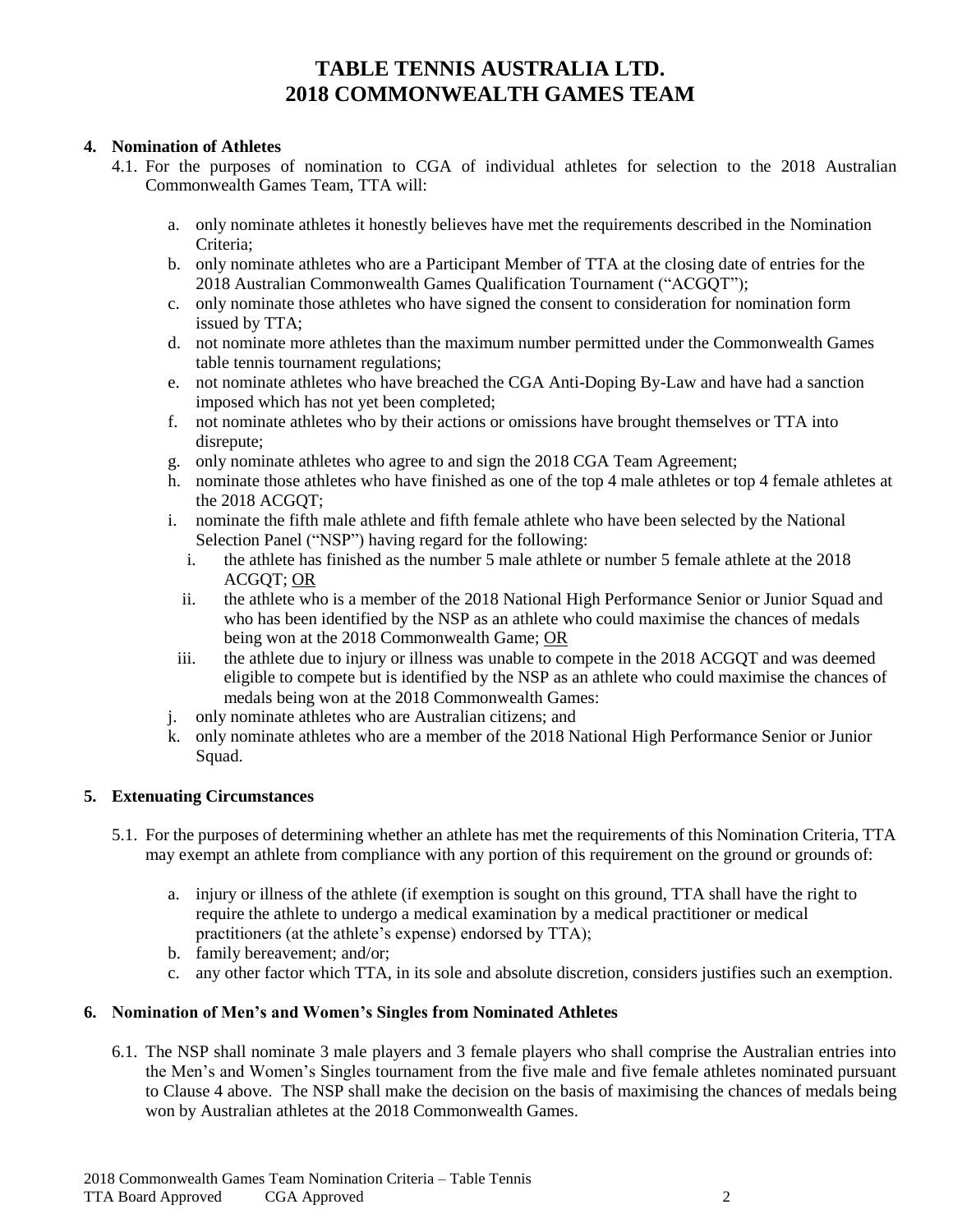### **7. Nomination of Men's Doubles Teams from Nominated Athletes**

7.1. The NSP shall nominate the 2 pairs of men's doubles players (4 athletes) who shall comprise the Australian entries into the Men's Doubles tournament from the five male athletes nominated pursuant to Clause 4 above. The NSP shall make the decision on the basis of maximising the chances of medals being won by Australian athletes at the 2018 Commonwealth Games.

#### **8. Nomination of Women's Doubles Teams from Nominated Athletes**

8.1. The NSP shall nominate the 2 pairs of women's doubles players (4 athletes) who shall comprise the Australian entries into the Women's Doubles tournament from the five female athletes nominated pursuant to Clause 4 above. The NSP shall make the decision on the basis of maximising the chances of medals being won by Australian athletes at the 2018 Commonwealth Games.

### **9. Nomination of Mixed Doubles Teams from Nominated Athletes**

9.1. The NSP shall nominate the 4 pairs of mixed doubles players (8 athletes) who shall comprise the Australian entries into the Mixed Doubles tournament from the five female athletes and the five male athletes nominated pursuant to Clause 4 above. The NSP shall make the decision on the basis of maximising the chances of medals being won by Australian athletes at the 2018 Commonwealth Games.

#### **10. Replacement of an Athlete**

10.1. In the event that an athlete who has been selected pursuant to Clause 4.8 or Clause 4.9 is unable to compete due to injury, illness or any other reason and who withdraws from the team, the NSP shall select a replacement athlete who they will nominate to CGA for selection into the 2018 Commonwealth Games Table Tennis Team. The replacement athlete must meet the requirements of the nomination criteria and in particular the NSP shall make the decision on who the replacement athlete is on the basis of maximising the chances of medals being won by Australian athletes at the 2018 Commonwealth Games. CGA has the right to accept or reject this new nomination.

### **11. Advising Athletes of their Nomination**

11.1. TTA will advise all of the 2018 National High Performance Senior and Junior Squad Members by no later than 5pm Tuesday 16 January 2018 of which athletes will be nominated to CGA for selection into the 2018 Commonwealth Games Team. The athlete nominations will then be subject to the TTA Appeals by-law prior to submission to CGA.

#### **12. Appeals**

- 12.1. An athlete who reasonably considers in all circumstances that his/her non-nomination to compete at the Games has occurred because the Selection Panel has failed to follow this Nomination Criteria is able to appeal his/her non-nomination.
- 12.2. The grounds of appeal are that:
	- a. This Nomination Criteria has not been properly followed or implemented;
	- b. The appellant was not afforded a reasonable opportunity by TTA to satisfy this Nomination Criteria;
	- c. The nomination decision was affected by actual bias; or
	- d. There was no material on which the nomination decision could reasonably be based.
- 12.3. All appeals concerning the nomination or non-nomination of athletes to CGA by TTA will follow the process set out in the TTA Appeals by-law as per the TTA website: [www.tabletennis.org.au](http://www.tabletennis.org.au/)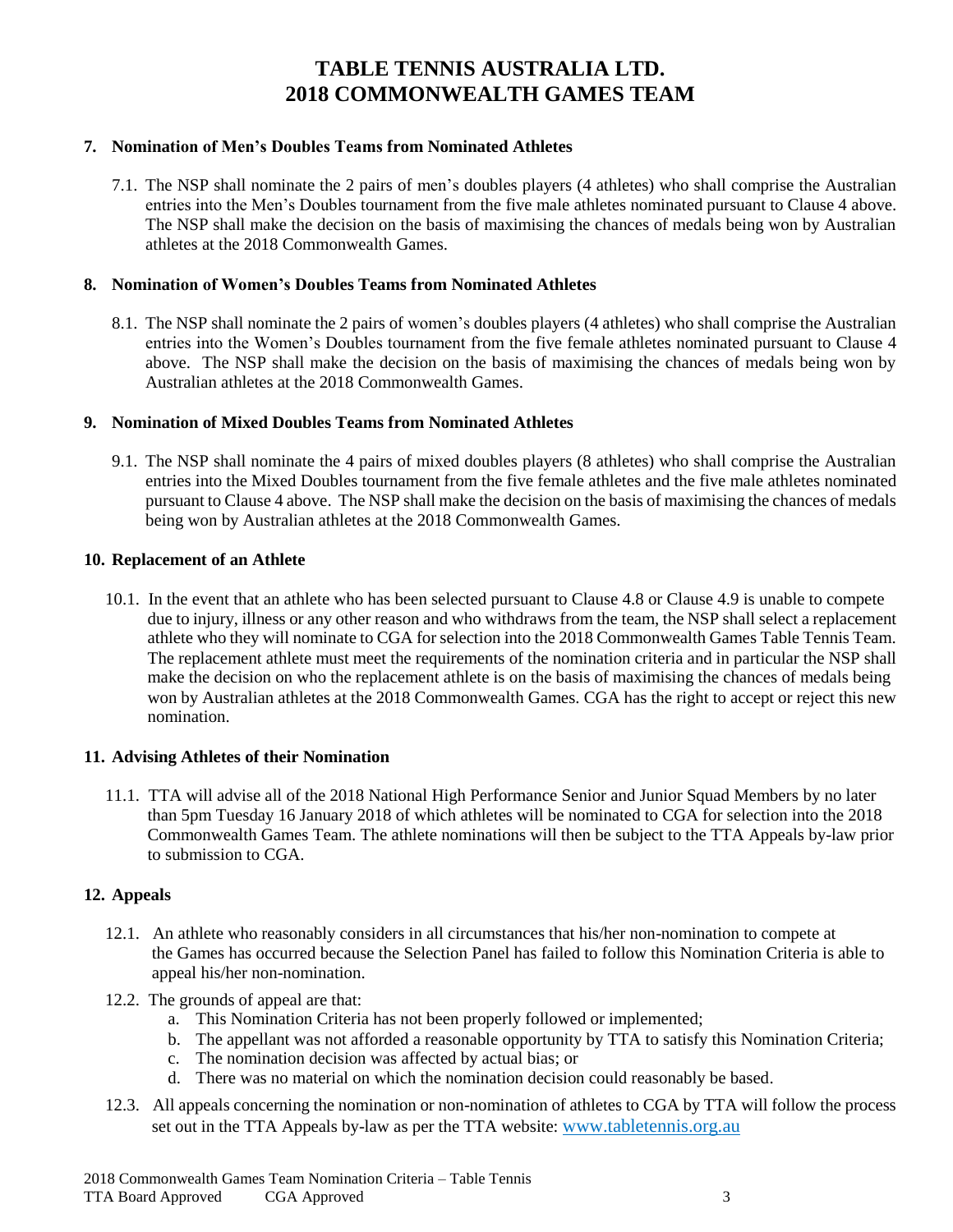### **13. Nomination and Selection Announcements**

- 13.1. Athletes are expected to keep nomination decisions confidential until such time as they are made public by CGA;
- 13.2. Nominated athletes are not members of the 2018 Commonwealth Games Team until CGA confirms the selection of these nominated athletes;
- 13.3. CGA is solely responsible for the announcement of the 2018 Commonwealth Games Team athletes;
- 13.4. CGA will consult with TTA to publicly announce 2018 Commonwealth Games Team athletes at an agreed place and time.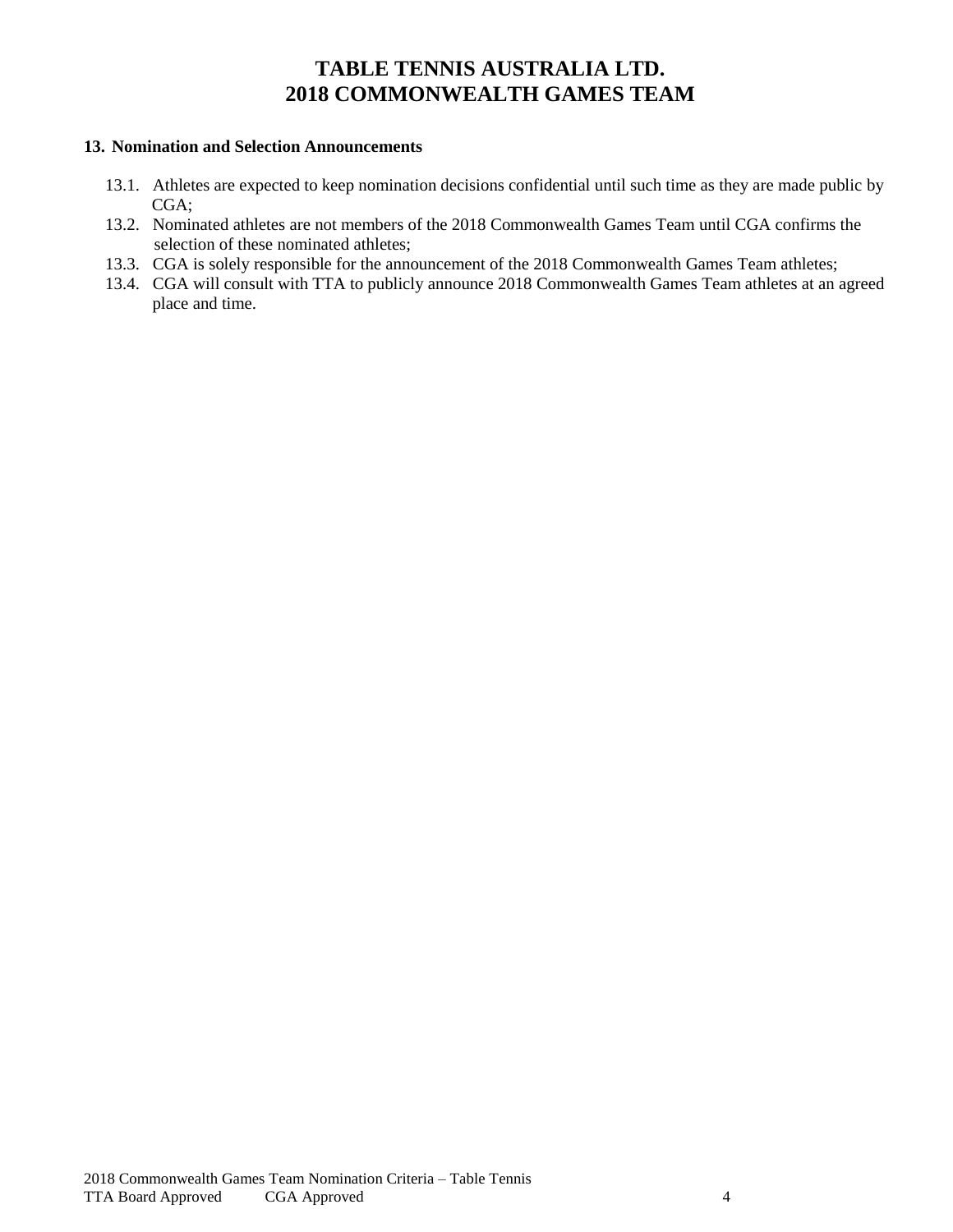#### **Attachment 1**

#### **2018 AUSTRALIAN COMMONWEALTH GAMES TEAM CONSENT TO CONSIDERATION FOR NOMINATION**

Table Tennis Australia

\_\_\_\_\_\_\_\_\_\_\_\_\_\_\_\_\_\_\_\_\_\_\_\_\_\_\_\_\_\_\_\_\_\_\_\_\_\_\_\_\_\_\_\_\_\_\_\_\_\_\_\_\_\_\_\_\_\_ [*insert name of athlete*]

I, the above athlete, consent to being considered for nomination by Table Tennis Australia ("TTA") for selection to the 2018 Australian Commonwealth Games Team. I acknowledge that:

- 1 I have been provided with copies of the TTA 2018 Commonwealth Games Team Nomination Criteria.
- 2 The decision whether or not to nominate me to CGA for selection in the 2018 Australian Commonwealth Games Team is subject to the Nomination Criteria and is at the discretion of TTA.
- 3 If TTA decides to nominate me for selection to the 2018 Australian Commonwealth Games Team I will be required to sign the 2018 Australian Team Agreement as determined by CGA.
- 4 In the event that TTA nominates me to CGA for selection in the 2018 Australian Commonwealth Games Team I am not guaranteed to be selected in the 2018 Australian Commonwealth Games Team. The decision whether or not to select me as a member of the 2018 Australian Commonwealth Games Team is at the sole and absolute discretion of CGA.

5 My contact details are: Address: \_\_\_\_\_\_\_\_\_\_\_\_\_\_\_\_\_\_\_\_\_\_\_\_\_\_\_\_\_\_\_\_\_\_\_\_\_\_\_\_\_\_\_\_\_ Facsimile: Email: \_\_\_\_\_\_\_\_\_\_\_\_\_\_\_\_\_\_\_\_\_\_\_\_\_\_\_\_\_\_\_\_\_\_\_\_\_\_\_\_\_\_\_\_\_\_\_\_\_\_

\_\_\_\_\_\_\_\_\_\_\_\_\_\_\_\_\_\_\_\_\_\_\_\_\_\_\_\_\_\_\_\_\_\_\_\_ \_\_\_\_\_\_\_\_\_\_\_\_\_\_\_\_\_\_\_\_\_\_\_\_\_\_\_\_\_\_\_

\_\_\_\_\_\_\_\_\_\_\_\_\_\_\_\_\_\_\_\_\_\_\_\_\_\_\_\_\_\_\_\_\_\_\_\_ \_\_\_\_\_\_\_\_\_\_\_\_\_\_\_\_\_\_\_\_\_\_\_\_\_\_\_\_\_\_\_

And I will notify TTA in writing of any change in the above contact details. Any failure by me to advise TTA in writing of a change in my contact details may be to my detriment.

Signature of Athlete Date

Witness's Name Witness's Signature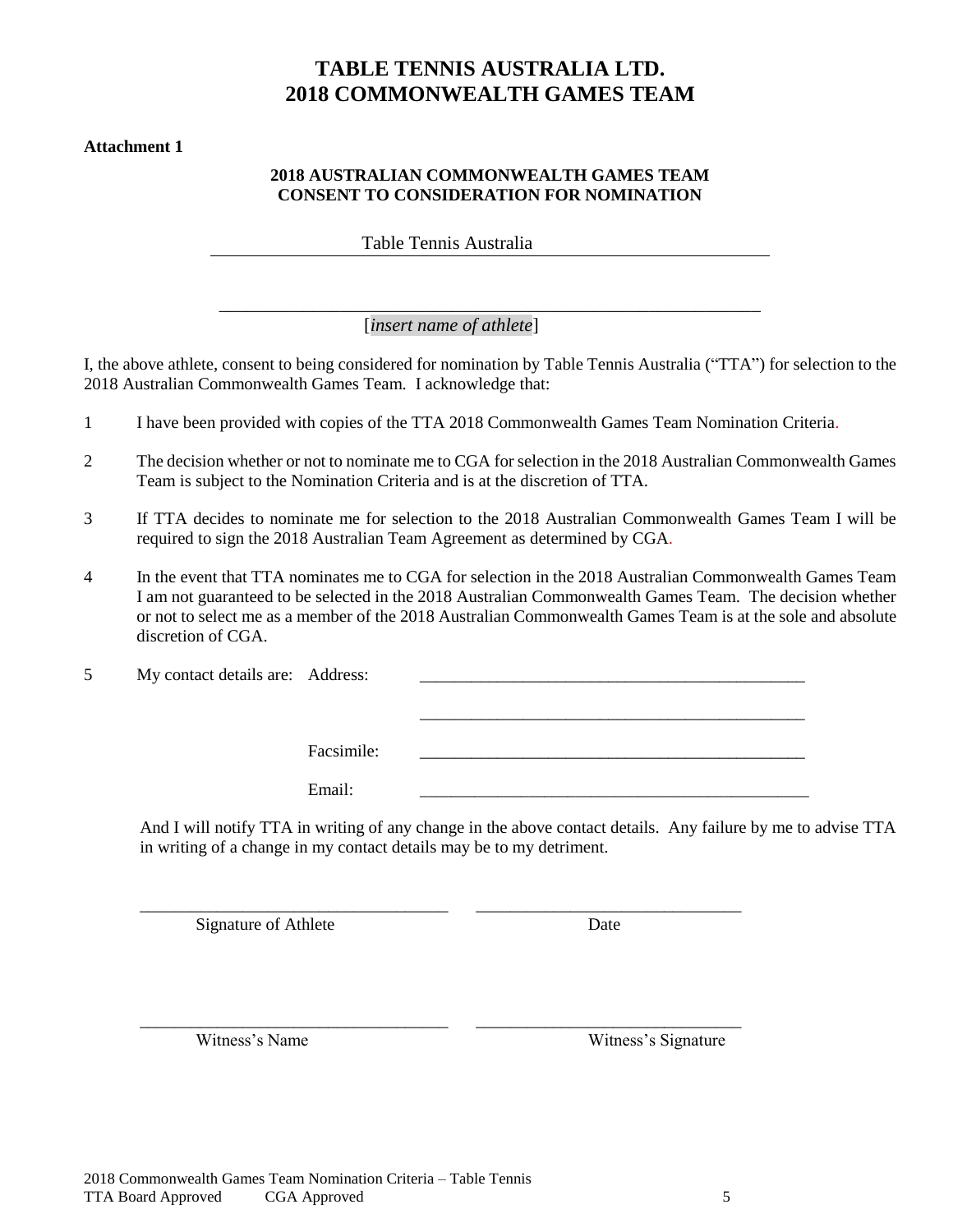#### **Attachment 2**

### **2018 AUSTRALIAN COMMONWEALTH GAMES TEAM CONSENT TO CONSIDERATION FOR NOMINATION**

**Parents/Guardians Acknowledgement for Minors**

Table Tennis Australia

\_\_\_\_\_\_\_\_\_\_\_\_\_\_\_\_\_\_\_\_\_\_\_\_\_\_\_\_\_\_\_\_\_\_\_\_\_\_\_\_\_\_\_\_\_\_\_\_\_\_\_\_\_\_\_\_\_\_ [*insert name of athlete*]

I/we, the undersigned parents/guardians of the athlete agree (and if more than one, then jointly and severally agree) as follows:

- 1. the athlete is under the age of 18 years as at the date of signing the agreement;
- 2. I/we have read and understood the TTA 2018 Commonwealth Games Team Nomination Criteria and have fully explained to the athlete the terms and effects of the agreements. To this end, I/we have obtained independent legal advice as to the terms and effects of the agreements in order to clarify any doubts or concerns I/we may have had in this regard;
- 3. the athlete has read the agreements and, together with the benefit of our full explanation, understands its terms and effects;
- 4. the agreements are for the benefit of the athlete; and
- 5. the athlete's eligibility for being considered for nomination by TTA for selection to the 2018 Australian Commonwealth Games Team ("Team") may be terminated in the event of any breach of these agreements.

........................................................... ..……………………………………

........................................................... ...........................................................

Dated:

Signed by the Parent/Guardian (1) In the presence of:

> ........................................................... (Parent/Guardian's signature)

........................................................... (Witness's signature)

(Name of Witness) (Name of Parent/Guardian)

........................................................... ...........................................................

(Address of Witness) (Address of Parent/Guardian)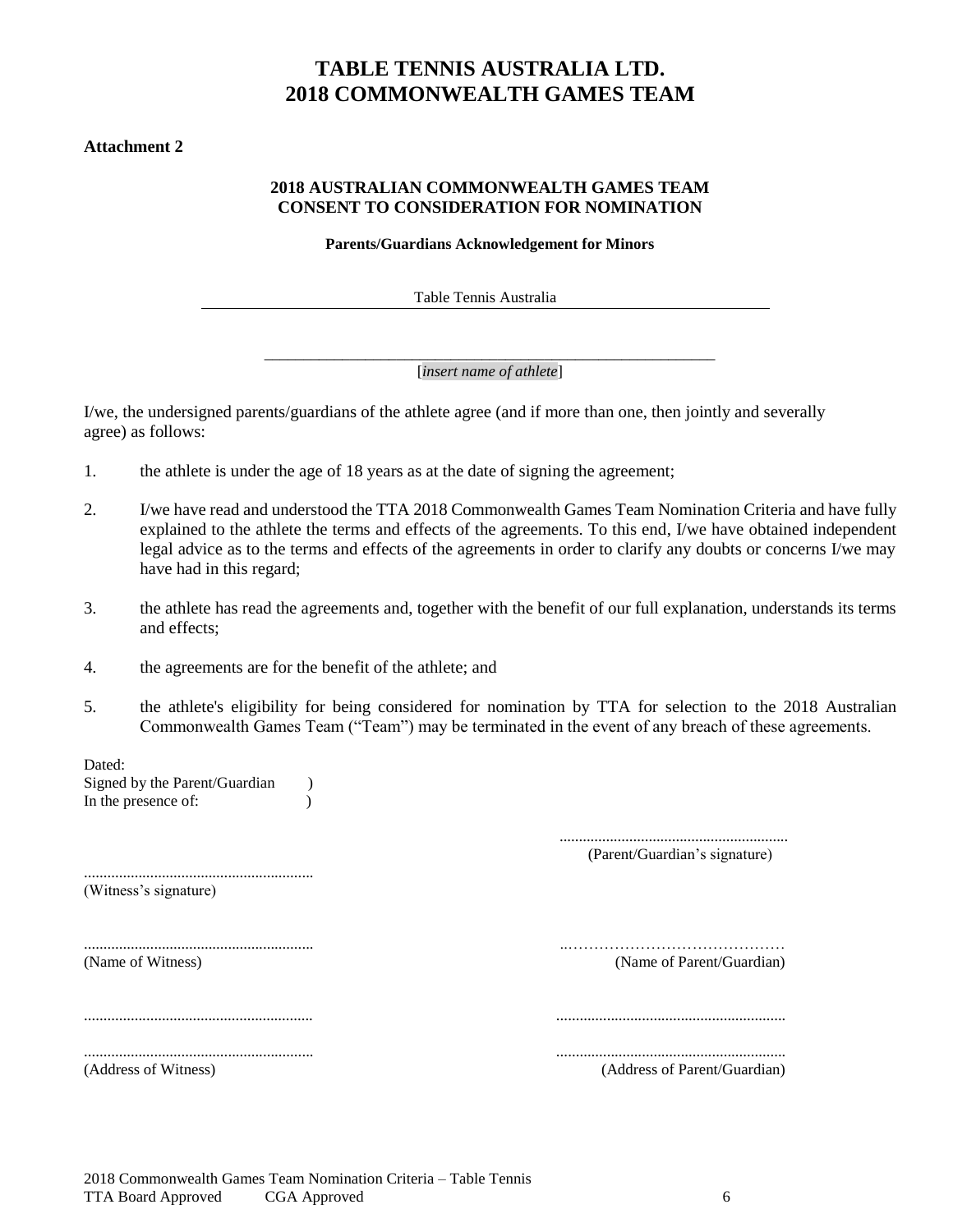#### **Attachment 3**

## **Regulations for the 2018 Australian Commonwealth Games Qualification Tournament ("the 2018 ACGQT")**

- 1. The dates for the Australian Commonwealth Games Qualification Tournament will be 11 14 January 2018. Only those athletes who:
	- 1.1 are Participant Members, as defined in the Rules of Table Tennis Australia ("TTA"), at the closing date of entries;
	- 1.2 comply with Regulation 3.8 of the International Table Tennis Federation Regulations for international competitions and Article 25 of the Commonwealth Games Federation constitution who are eligible to compete for Australia in the Commonwealth Games in 2018;
	- 1.3 are a member of the 2018 National High Performance Senior or Junior Squad;
	- 1.4 have entered into the 2018 ACGQT by the closing date set out on the entry form;
	- 1.5 satisfy the requirements Clause 4 of the TTA 2018 Commonwealth Games Team Nomination Criteria; and
	- 1.6 are citizens of Australia,

shall be eligible to participate in the 2018 ACGQT.

- 2. The 2018 ACGQT shall consist of 2 events, namely:
	- 2.1 the Men's Singles Event ("the MSE")
	- 2.2 the Women's Singles Event ("the WSE")
- 3. The MSE and the WSE shall each be conducted as follows:
	- 3.1 8 athletes shall be admitted to the main draw on the following basis:
		- a. (i) the first 6 places shall be allocated to the 6 athletes having the highest National Senior Ranking as at the last ranking list published prior to the 2018 ACGQT and who have entered the 2018 ACGQT and in the event of less than 6 athletes having a National Senior Ranking entering the 2018 ACGQT, the National Senior Selectors ("the NSP") shall select a sufficient number of athletes to fill those of the first 6 places which have not been filled from the most recently published National Senior Rankings;
			- (ii) in the event that the NSP are required to select an athlete or athletes to fill those of the first 6 places which have not been filled from the most recently published National Senior Rankings, the NSP shall select such athletes on the basis of the criterion for the National Senior Rankings.
		- b. (i) the last 2 places in the main draw shall be determined on the basis of a knockout tournament conducted pursuant to Regulation 3.6 of the International Table Tennis Federation Regulations and open to all male and female members of the 2018 National High Performance Senior and Junior Squad (as detailed in Clause 1 above), with the seedings being done by the NSP, with all of the matches being the best of 7 games and with the 2 athletes who reach the final of the knockout tournament being awarded the last 2 places in the main draw;
			- (ii) the seedings for the knockout tournament shall be determined by the NSP.
	- 3.2 a. The 8 athletes in the main draw shall participate in a round robin ("RR1") conducted pursuant to Regulation 3.7.5 of the International Table Tennis Federation Regulations, with all of the matches in RR1 being the best of 7 games.